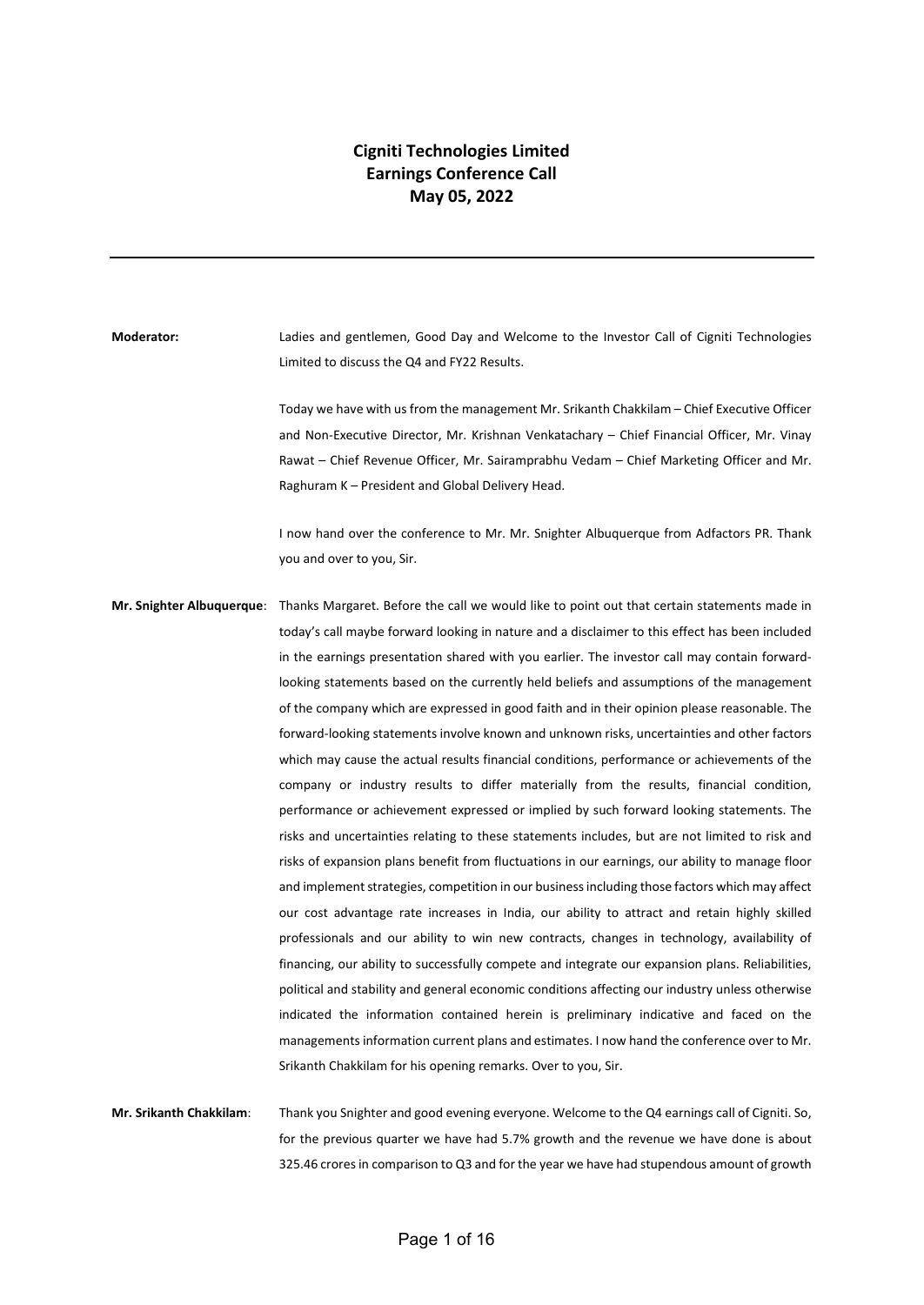close to 38% that includes many enterprise and fortune clients. The growth also includes several digital opportunities in areas beyond quality engineering. Although the company initially plans for growth that included both organic and inorganic growth we have been able to pull this off through largely organic growth and solely organic growth through investments into sales, marketing and revenue.

The year also saw expansion into newer areas and geographies, change in leadership and also addition to the management team in line with the aspiration of the company's vision. We have been firm with our plans to graduate and go digital assurance and engineering service company, a market that is now valued at \$300 billion and the digital product development market being far bigger than this. This market offers an explosive headroom for growth for companies which have strong capabilities and data analytics, AI, ML and cloud-based engineering. If you look at the global 2,000 companies we have been partnering and continue to partner with service providers who can help with such capabilities.

The global AI market is accepted to grow at 38% from 2022 to 2030 and the continuous research and innovation directed by large, big tech companies are driving an option of advanced technologies and continue to produce humongous amount of data every seconds which calls for data engineering services and specialist leading into data first digital transformation. So, in line with this thought process and to leverage our existing client based for more than 200 plus clients along with many Fortune 500 clients we proposed the acquisition of Aparaa Digital Private Limited known under the brand name of Round Square and this was approved by the board for all cash deal of \$4.8 million.

We believe the synergies between round square and its active learning AI based platform and Cigniti debt in its services and in relation with its clients will further influence business outcomes for our clients and help become a strategic partner through a data first digital transformation approach. Coming to profitability the EBITDA reported for the quarter stood at 32.6 crores and for the year stood at 129 crores. We are optimistic as a company about evening out the cost to multiple measures that have already been identified and bring in a healthy balance of growth and profit in the days to come. I will now hand over the floor to Mr. Krishnan Venkatachary to talk about financial.

**Mr. Krishnan Venkatachary**: Good evening ladies and gentlemen and thanks for attending the call. The year has been a breakout year we have done a growth as Srikanth mentioned that we have done a top line growth of about 38% just taking a step back into the last 4 years, 5 years from 2017 to 2020 has been a year where we try to do a sustainable revenue model in terms of growing at an average of about 8% and trying to concentrate on lesser clients and consolidating the clients from about 450 to 250 clients. We have been successful in retaining that and increasing the wallet share while the EBITDA has been stabilized or stabilizing at about 15%.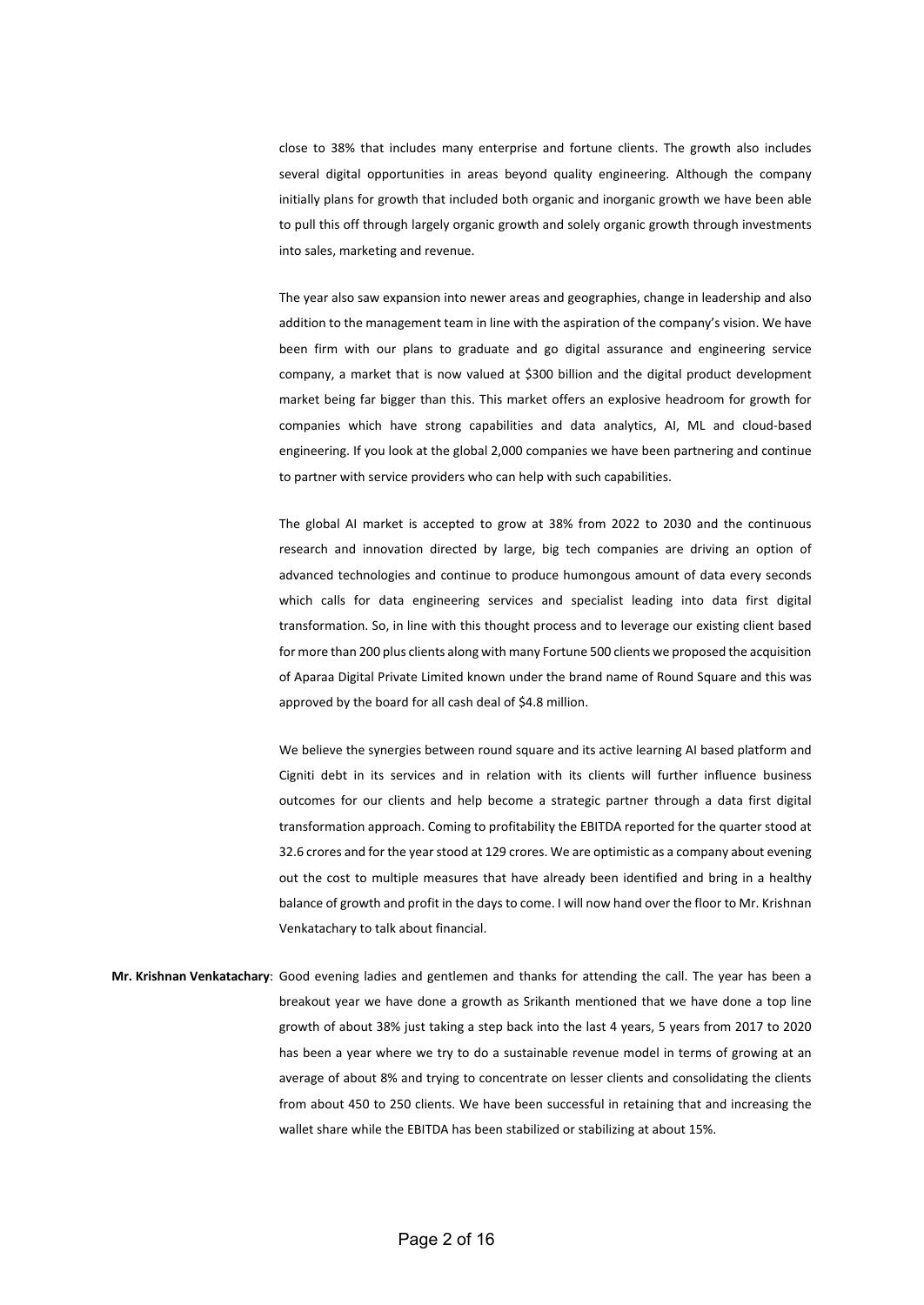I think the pandemic gave us a food for thought and also gave us clear direction that we as a company need to derisk various sort of measures and that is one of the reasons we did started investing about 18 months back in center of excellence creating offerings in terms of reaching out to other key verticals which helped us to support and sustained a revenue during the pandemic and the cost savings and the cost optimization measures which were there in terms of nominal salary reduction and then non-travel and things like that let us to a 16% EBITDA last year on a comparable normalized basis to which could have been at about close to 15%, but I think the year gave us those kind of investment what has made and continued the investment during the current year which was necessitated and which has resulted in a lower EBITDA which is close to about 11% comparing to what it was in the previous year, but I think our growth engine has kicked in very clearly.

What was originally we planned in our 500 million journey to have both organic and inorganic and the year we could have grown at about 20%, 25% is the rest which we have planned through inorganic has been supplemented completely out of organic growth and we know for sure that where we are accelerating and while it is so that I think the differential 4%, 5% EBITDA which has been predominantly on account of one we have reinvested back into the business in terms of sales and marketing, in terms of bringing in with stability and trying to get the visibility with respect to partners which will start yielding results which contributed about close to 2% of the revenue and we did invest on people which is about close to 1.5% of the revenue which was on account of the labor turnover being at about 31% we just did some corrections in a midway through in October, November which was necessitated and we have seen the effect of it probably the attrition rates have come down to 31 to 29 while it is so there has been one time cost in the GNA which is equivalent about 1.5% which for sure will get reversed in the current year in terms of not recurring. So, we are pretty confident net-net differential 3.5% is a justified cost and which we are trying to monitor optimize and see what best can be done.

This is summary in terms where we are in terms of full-blown taxation and what we have delivered out while it is so I think North America continues to be leader contributing about close to 89% and the rest of the world contributing about the balance share of the business. The revenue mix is always healthy that we have made a paradigm shift on my offshore is contributing about 49% and 51% from onsite while the dollar rates for the quarter as increased marginally on the offshore front and also by about half a dollar and onsite overall year-overyear we have increased by about close to \$4 in terms of the onsite rates.

The new client added during the quarter is about 18 and the number of clients active is about close to 231 and the top 20 clients continue to dominate my show in terms of contributing your combination of about 33% or 50% in terms of the revenue, 33% in terms of revenue comparing to 29% what it was in the last year and there has been a tremendous increase in terms of digitalization we have in spite of the pandemic, in spite of working from home model I think we have been very successful in terms of not losing any client on account of delivery issues or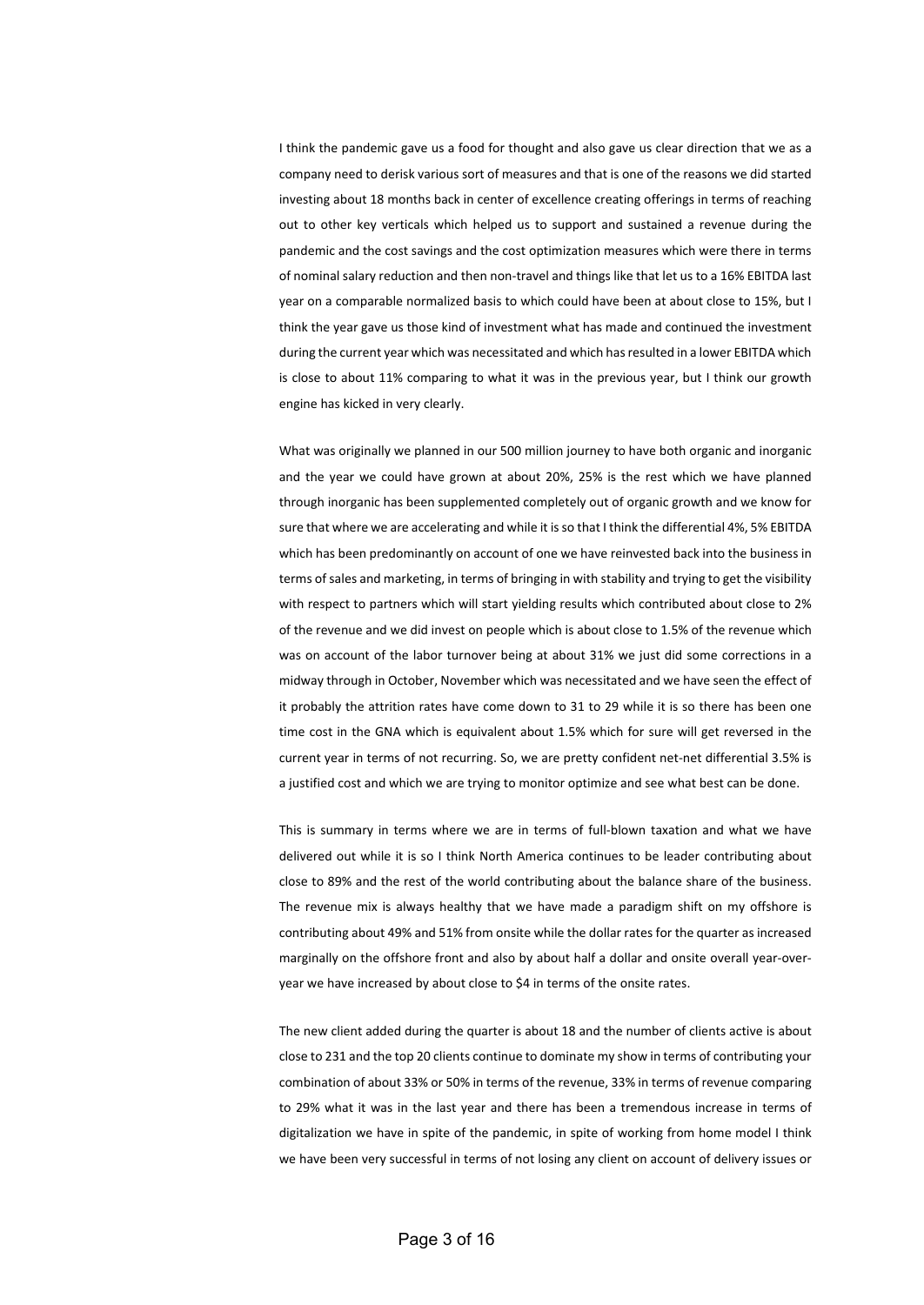capability issues we still have done utilization onsite about 96.4% and offshore at about 83.5% on overall basis.

In terms of the sectors probably the BFSI continue to dominate in terms of about 19% and then follow travel and hospitality as bounced back at about 16.5% and retail and commerce at about close to 15% continue to be the dominant sectors contributing while this year necessitated to net addition of about close to 600 plus employees which was also made us to spent some amount in terms of the CAPEX which has definitely impacted a little bit on the cash flow while it is so the receivables we had to accommodate the customers in terms of increasing the average receivables days which you have seen as it has notably moved up by about close to 70 crores that is getting back to normalcy in terms of getting corrected over the current quarter and that is one of the reasons probably the net cash generated from the system has come down.

The directors have recommended to the shareholders in terms of a dividend of continuing dividend in spite of the margins being dipped comparing to last year with a confidence that yes there is enough cash flows available and the company is confident of bouncing back so the same amount of dividend has been declared out completely and as Srikanth announce that at about consider the proposal which is in terms of picking out to the company which is on the digital foray and we are confident that this company which is currently running a revenue run rate at about 3 million in the last year closing with an EBITDA close to about 18% is likely to gallop in terms of the growth and then also do a cross selling and up selling in terms of the current set of clients.

Overall we are looking at a very positive note to move forward while it is so we would like to make a very clear statement that we are cautiously optimistic in terms of improving the margins we are trying to monitor all the cost optimize the best while we there has been euphoria in terms of the revenue growth which we have achieved over a period of time in terms of the last 18 months, 24 months to the current 12 months, but I think we have also seen that the growth impact of the margin and then we would like to structure the growth out very systematically and that is one of the reasons we have brought in a new CRO who is Vinay Rawat who will be just giving us glimpses out next to me and he brings in a lot of experience in terms of winning large accounts and maintaining and leading and creating a stickiness with the client. With these few words I will hand over the mike to Vinay to say a few commentary in terms of the sales area. Over to you, Vinay.

**Mr. Vinay Rawat**: Thanks Krishnan, I will give a quick introduction of mine I joined Cigniti three months back after a long career with Wipro and after that a private equity debt company Infogain, and I left Infogain after the successful exit to apex partners.

> I will just give you a quick rundown on the market demand which actually I see here from an overall digital transformation perspective, the business transformation of enterprise that will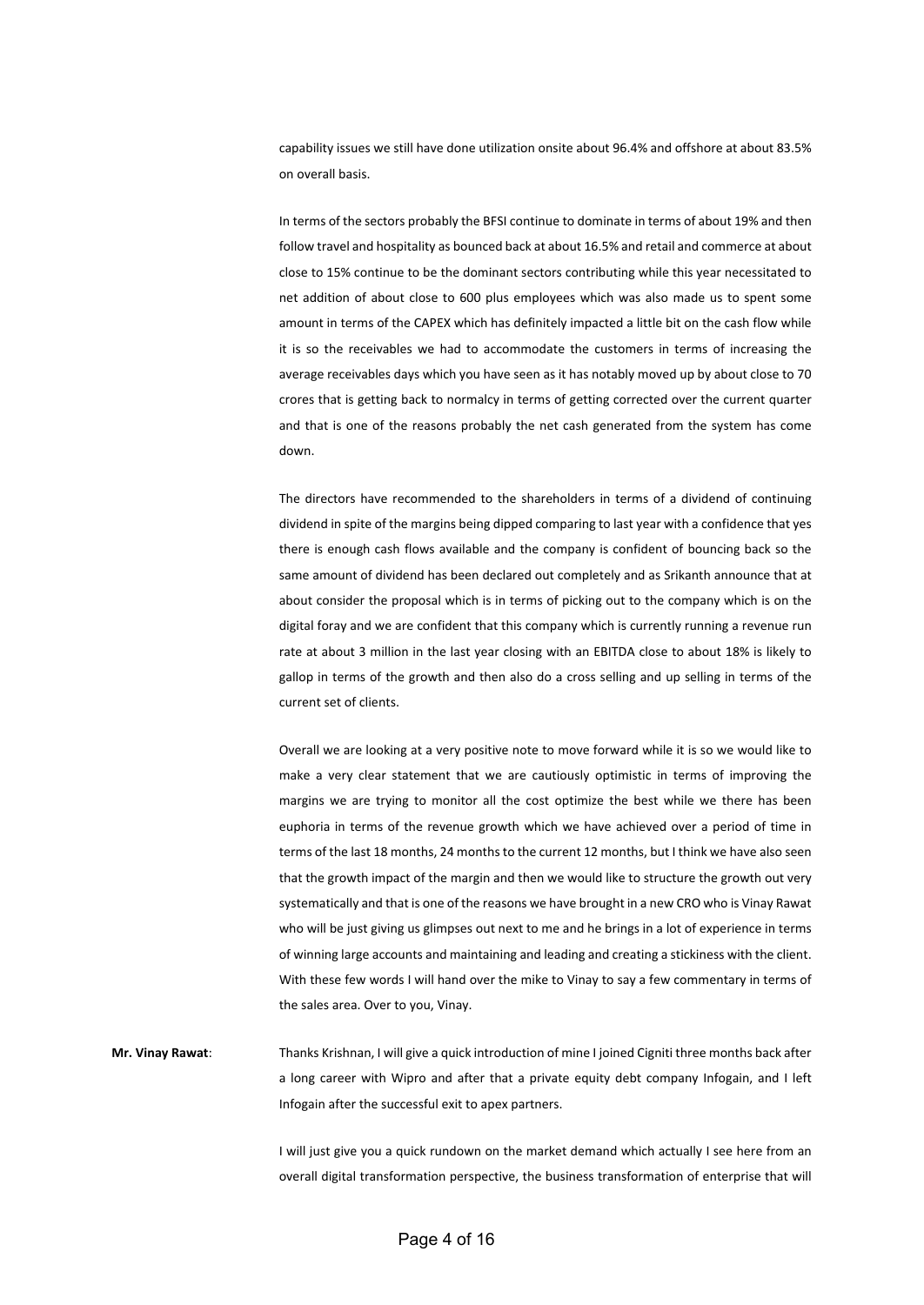continue. There is definitely cautiously optimistic outlook and most enterprises post pandemic situation where they are actually tapering down, but nevertheless because the digital business transformation continues their investments into these areas is something which is continuing. We are seeing very reasonable demand which continue to actually accelerate our growth in our customer base.

We are focusing more and are kind of double dibbing in our current customer base where we will not be using our immediate acquisition which Srikanth just talked about to expand our base in our account to actually provide digital assurance and digital engineering services, but in addition to that we will also use that to acquire newer clients. Our key growth market strategy is to actually focus on existing accounts and make the top accounts close to \$20-25 million level accounts. Overall, in our existing customer base we are seeing larger deal the demand for digital assurance and digital engineering partner is something which is very visible. It is a very competitive market and therefore our positioning of being a digital assurance partner across the digital transformation journey is something very unique and most customers actually have liked it.

So far all the customers whom I have met they are being pretty happy with our overall execution story and our ability to provide value through this digital assurance services to them. Still, I would say that we are in a pretty sweet space when it comes to being a niche provider and today when digital transformation journey actually happening at most of the customer places they are looking for boutique investor the great provider and that positioning is something which actually serves us very well. I will be happy to answer more questions regarding our market and our deep situations. I will also say that in terms of focus we are focusing upon improving our sales productivity, we are focusing on expanding our footprint and increasing our relationship level in our existing account to multiple CXOs so that we can address multiple budget centers within our customer base. Krishnan over to you.

**Mr. Krishnan Venkatachary**: Thank you. I will have a small commentary from our Chief Marketing Officer Sairamprabhu Vedam.

**Mr. Sairamprabhu Vedam**: Thank you Krishnan and thank you Vinay. Just to substantiate what Srikanth, Krishnan and Vinay spoke I am glad to update that we as a company have been recognized as a digital assurance leader. A couple of months back this is a pivotal moment considering our journey towards what we are as an organization. So, Nielsen Hall put us with leadership positioning in both AI cognitive testing, quality engineering and continues testing that strengthens our digital assurance positioning and also sets up at a firm footing to offer complementary digital engineering that will add so which in our viewpoint is the way forward for us. So, that is something that I wanted to sort of highlight and it is our agility, ability and adaptability which brings in this niche different creation that we continue to enjoy with a global 2000 customers and all that goes to the delivery execution excellence which I would leave to Raghu to give a few initial comments.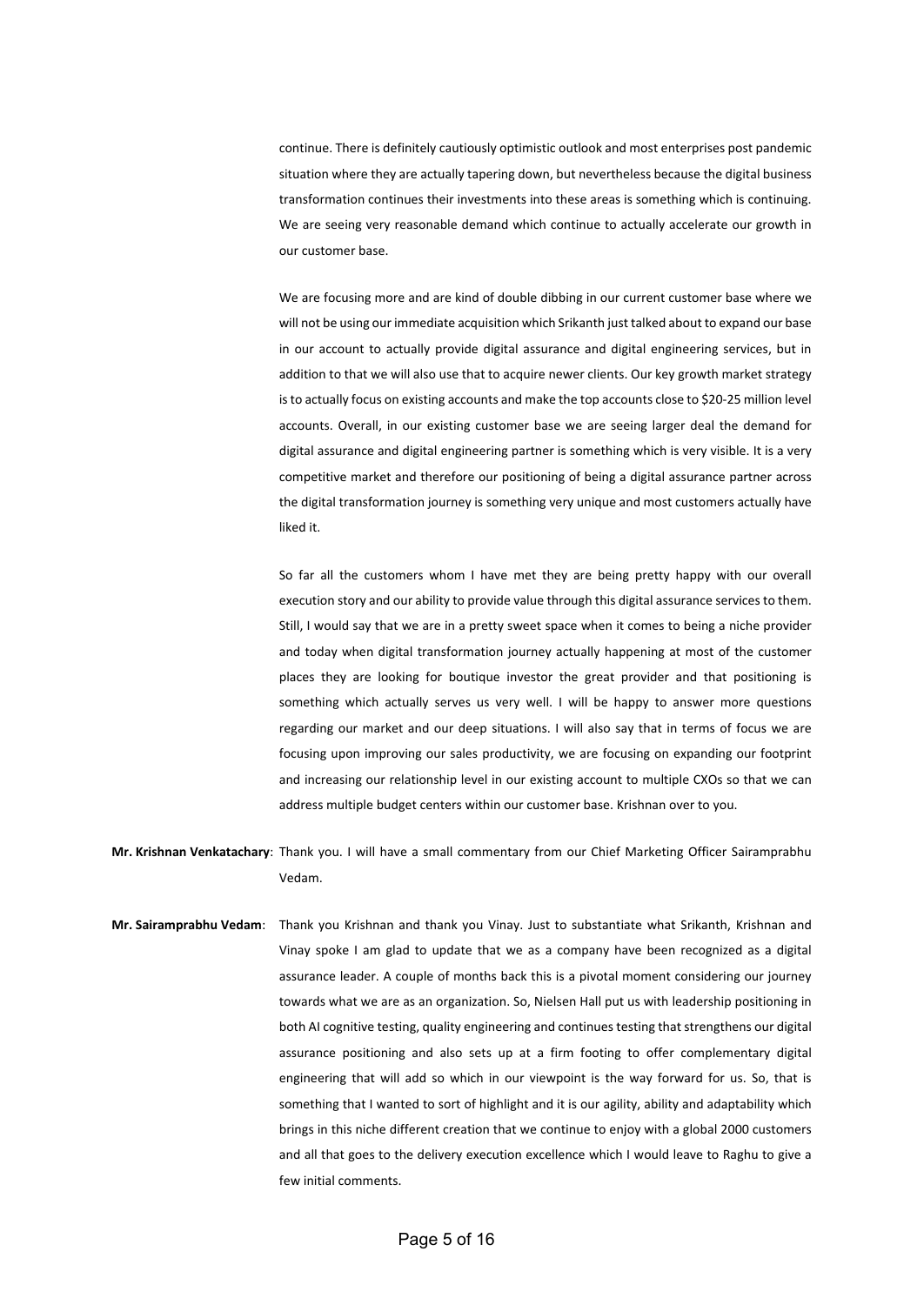**Mr. Raghuram K**: Thanks, Sairam. Good afternoon all. I think in line with the vision of the company which Srikanth also mentions at the beginning of the call pivoting ourselves to digital assurance and engineering organization from a delivery standpoint. I am happy to let all of you know that we have invested a lot in this year to expand our capabilities, set up new technology centers of excellence, setup new technology practices which cater to things beyond quality engineering and overlapping into the digital space. We have been able to attract lot of top talent to ensure that we build that capability, we have resonated that with our existing clients as Vinay was eluding to we have got lot of positive feedback and we are working on maturing that practices to the next level. Having said that we are very optimistic that in the upcoming fiscal year or in the fiscal year that we just started we will be able to bounce back on the margins and deliver value to our clients with the digital space. Over to you, Krishnan.

**Mr. Krishnan Venkatachary**: Thank you ladies and gentlemen. We are now open to take questions.

- **Moderator**: Thank you very much. We will now begin the question-and-answer session. The first question is from the line of Riddhesh Gandhi from Discovery Capital. Please go ahead.
- **Mr. Riddhesh Gandhi**: Just want to initially understand while almost on every quarterly call we have been sort of indicating a revival in margins and even in sort of open discussion, just wanted to understand actually what is the reason why there is a discrepancy between what we have been expecting to happen and what is actually happening on the EBITDA and the margin side of it?
- **Mr. Srikanth Chakkilam**: We have had the current market scenario we have had to invest a lot into retention mechanisms that is one. Secondly we have had few one-time sequence of events with regards to reversal of SEIS.
- **Mr. Krishnan Venkatachary:** Just adding to those points probably gentlemen is that if you look at strength of the cost completely into the gross levels in terms of the cost of good sold with respect to the gross margins, with respect to the sales, with respect to the G&A. At a gross level we have definitely if your question is very valid in terms of why you are not able to predict out things clearly while we anticipated that the corrections what we have made in November in terms of sustaining the entire critical delivery folks to the tune of about close to 500 people including the non available managers which was necessitated for us to really go ahead and do a salary revisions while it is so I think the resource available crunch was also made in terms of hiring at a higher cost which was not anticipated and we thought that is a onetime exercise which we will be doing out while we predict in the market, but I think Jan to March continued its fate in terms of billing losses so where we have to go one step forward to retain people and assure them and provide them the right kind of mixes to the market who are going crazy.
- **Mr. Riddhesh Gandhi**: If I can just push you slightly on this what the initial discussions was there initially that we had actually moved some amount of the contracts from the time base, performance-based contracts and we were expecting some of that recovery to happen in the future quarters. This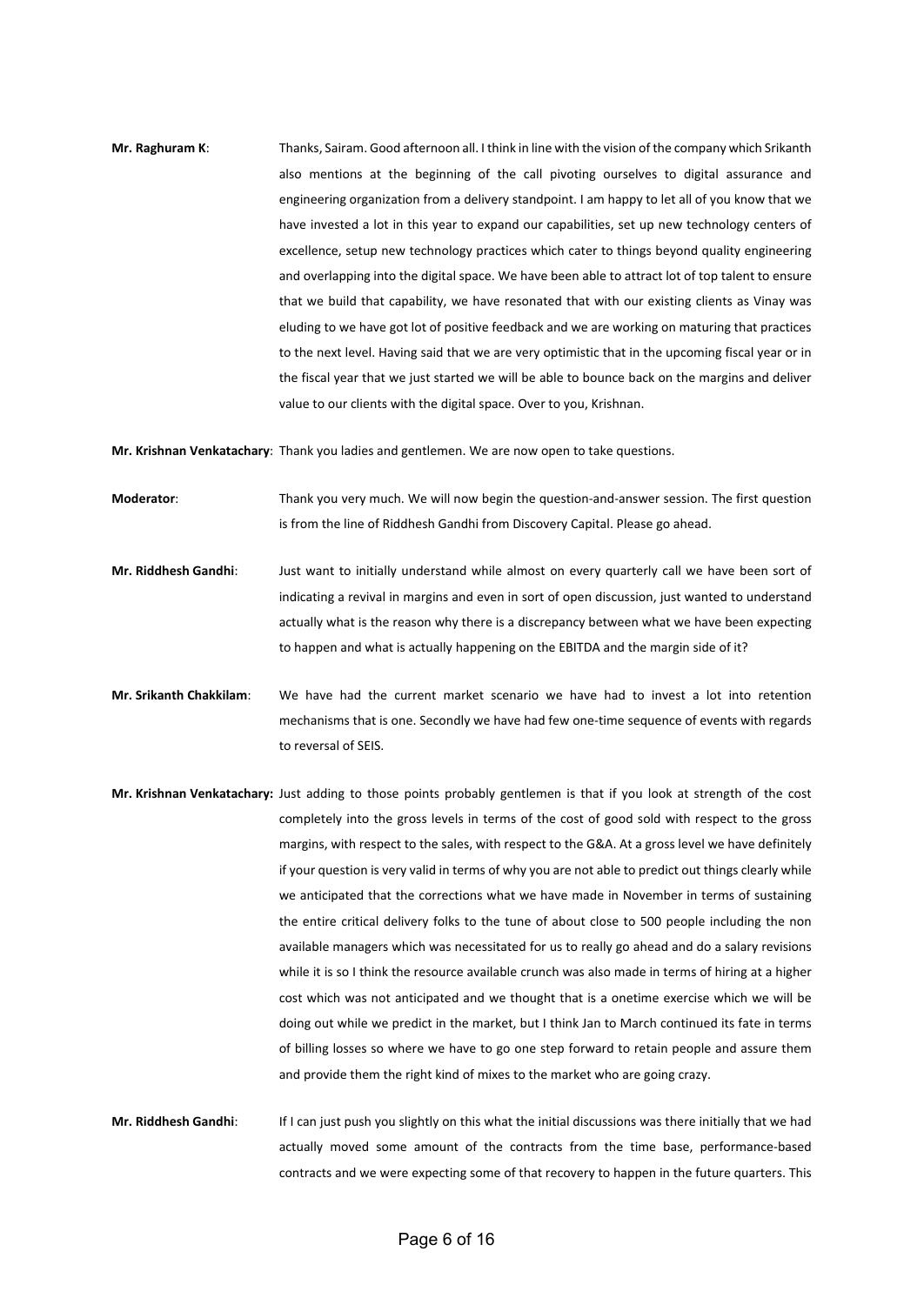was about two to three quarters ago and then of course we had adjusted for effectively picking increase and hike and some of that. So, we are not seeing that uptake happening because I understand delay obviously in a type of contract through performance base, but we are not seeing that uptake creeping back in and the other thing is that we have had the call in the middle of last quarter when we have conference call and even there we had indicated some amount of recovery. I am sure in a span of month and half I mean that much has changed to impact the profit margins?

**Mr. Krishnan Venkatachary:** I think it is a valid question that is the reason I did not conclude my statements while Q1 to Q2 if you see on account of the contract paying on the time and material to deliverable basis the margins have increased from Q2 to Q3 as well the EBITDA moved up to 12.5% if you see from 9% from where we are in Q1 we have moved up to 12.5%. The full impact of the salary revisions which we anticipated and when we had in the call we thought that we have concluded it in November, December. On January 30th when we had a call with you all we thought that this is getting priced in, but however Jan, Feb, March we were necessitated to do a revision for critical folks which was essential because especially on the digital side where we are performing this was not anticipated is one thing. Second thing is for the newer contract which has come through we had some fulfillment issues and we have resulted to contractors which came at a slightly higher cost to really higher contractors which was even now the market is keeping and we expect that this tapering to happen probably in July, August in terms of what it is. As I speak to you I am continuing a revision in April which is going to be effective April going to be released out today, tomorrow and which is going to be about 12.5% in terms of the overall cost and where we know that is the reason we are cautiously optimistic. While it is so the second portion which was not anticipated out very clearly is that we are few of the leaders who exited out on the sale side which made the sale, the board has to be stronger. We had to necessarily move out definitely to arrest the slide in the sale side to retain the revenue to move forward which necessitated in investment, second we also did wanted to de-risk the business. So, we went ahead it is a first quarter in the US probably the last quarter for us Jan to March we took a decision to really invest in the partnership events very clearly as a committed cost which we need to comment at cost invariably so that we know that there is a channel of revenue which can come through this relationship. I understand that the business needs to be a bit more predictable in terms of what we are trying to do, but I think yes as a process when we are trying to get through certain unpredictable events have really shift us away. Adding to that I think some amount of cost which has gone into the legal side from Jan to March because on unethical practices we have proceeded and we have filed to the exchanges is that while we estimated some amount of cost after getting into the depth of it then magnitude in terms of the analysis required was quite high and hence the multiples went up in terms of for example as against some 150,000 what we estimated it went to \$600,000 kind of a thing which we need to do out clearly. I think these became a business dynamic in terms of unaccounted for very clearly those are the reasons. We are trying to be more careful as we are budgeting and we have presented a budget yesterday to the board, we are trying to be much more careful and trying to get to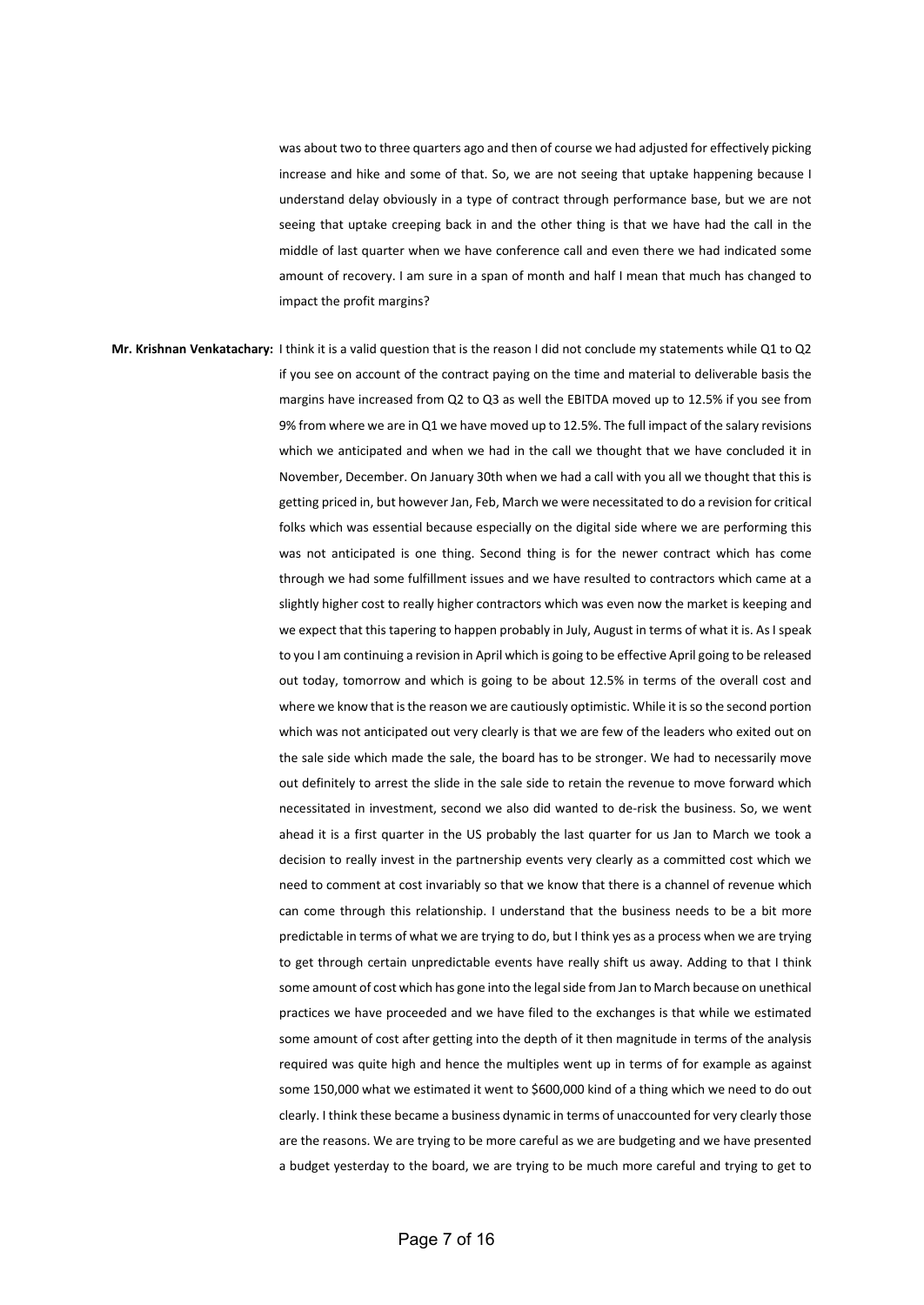the predictability while we have understood that the predictability cannot be 99%, but at least to an extent of about 90%, 95% we have tried to take up various things and then try to price in.

**Mr. Riddhesh Gandhi**: What I am saying is that even on this call you are saying you are cautiously optimistic etcetera. My only advice is if there is lack of predictability which then appears to be for the last three, four, five quarters in a row then why there is any guidance because it will work against us at the end of the different sort of keep providing these optimistic expectations and underdelivering is only advice?

- **Mr. Krishnan Venkatachary:** Gentlemen I take your advice very clearly, but as a company I think maybe as a company we do not provide any kind of a guidance, but if you look at it as an optimism in life generally I am an optimistic person and we as a company and anybody will operate on optimal basis. So, there is some amount of optimism in the business very clearly when we live in life. In fact in the last call conference call remarks we cannot make it clear we expect the margin to be under pressure for the next two quarters which is on record as well very clearly. So, we are only putting all our efforts to see that this kind of a optimism to ensure that we will try to bring that down and yesterday while we have also used the word very clearly cautiously optimistic is that is the way to keep our spirits up in terms of move up clearly. We are doing our best, we understand that we rightly said is that the predictability has to be near perfect. We will correct ourselves and try to get to the predictability clearly what we have also jotted down in terms of running it through as to where things have gone wrong and again I am telling you that we are estimating and we hope that we will be able to estimate and get things back to track. We are not giving any kind of a guidance in terms of what it is. Our 500 million journey and industrial EBITDA at the end of fifth year from 2021 April reminds us a blueprint and we are trying to work towards it in terms of continuing to work towards it clearly other than that in terms of yearly guidance we are not providing anything.
- **Mr. Riddhesh Gandhi**: So, the only other question is with regards to the buyback we are considering given you guys have already issued in dividend right now and in tandem buyback is effectively in a quasidividend, are we looking at an open market buyback or we looking at tandem buyback where everyone including to actually promoters tender it?
- **Mr. Krishnan Venkatachary:** Whatever is normally practiced is what has been will be discussed by the board I think the matter is with the board on 18<sup>th</sup>. So, I would like to reserve my comments and then come back clearly on 18<sup>th</sup> which is very detailed even after the board approves that.
- **Mr. Riddhesh Gandhi**: So, the only advice I would give here is that to actually do it as an opener market buyback which will also give some degree does that a cheaper form of dividend and with the promoters are actually directly looking to effectively increase this thing to see this through that is the only advice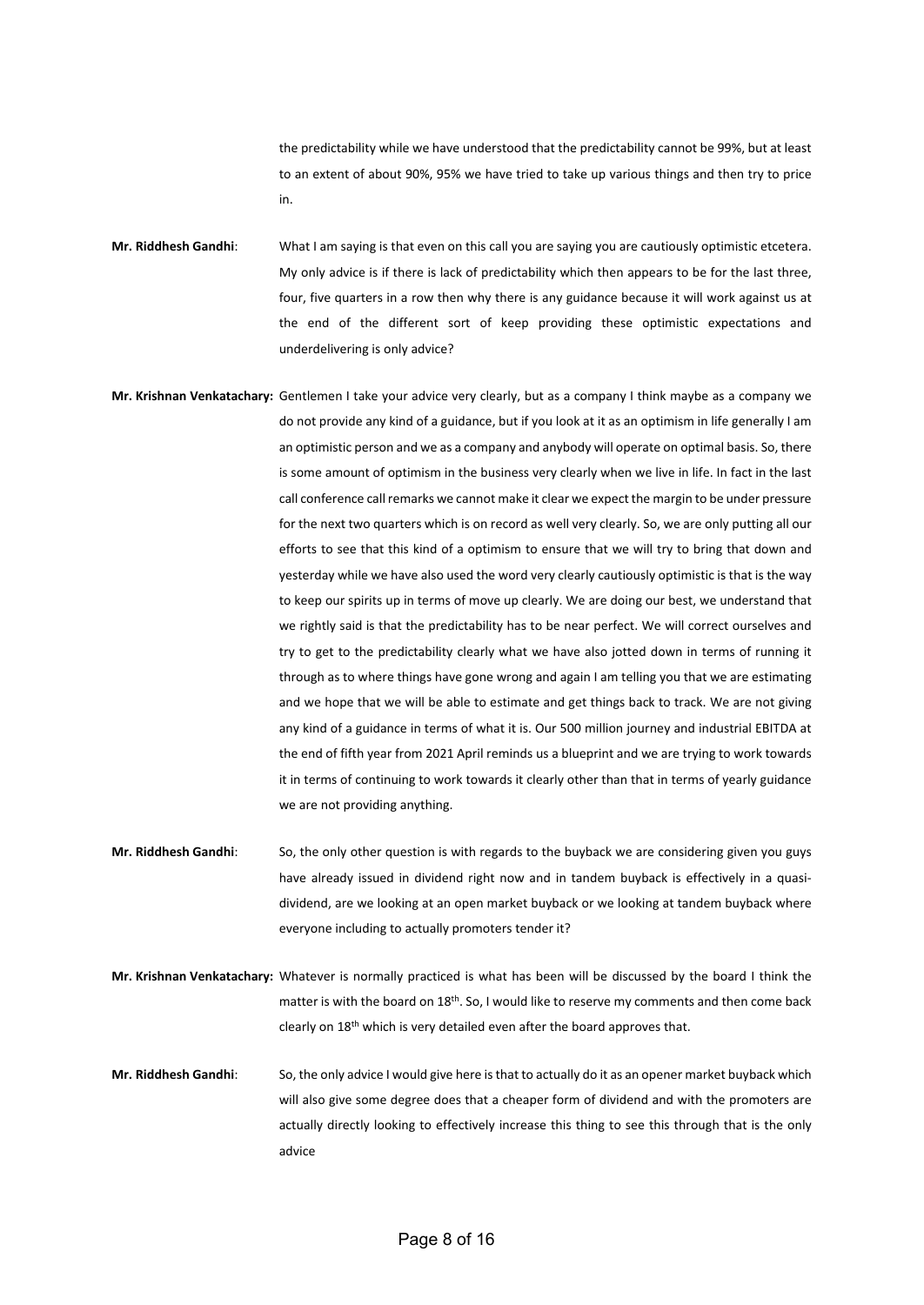**Management:** I think I will take your input and definitely this will be provided as a summary back to the board in terms of considering it actively definitely.

**Moderator**: Thank you. The next question is from the line of Danesh Mistry from Investor First Advisors. Please go ahead.

**Mr. Danesh Mistry**: My first question is on the other expenses which is there it is about 40 this quarter, so one you have mentioned clearly is that it is on account of some legal expenses which is 3.5 which you said is non recurring, but outside of that what could be the other drivers for the increase in other expenses?

- **Management**: If you look at we have spent little bit portion in terms of addressing marketing and sales promotion which I explained in my previous question is one thing. There has been which you have covered it in terms of legal professional is one of the major drivers. The other major drivers is that in terms of the software license cost marginally moving up I would say that because of the cloud based cost and then the number of people moving up and also we have moved up in terms of trying to automate the HR as a solution in terms of success factor so that is one cost which we have reinvested back I think these three will be major drivers which is running through in the other cost.
- **Mr. Danesh Mistry:** But this legal expense which is where you mentioned there was an ethical issue, was it impacting any of our customers or and you mentioned it is one time is it any other part of the other expenses which is one time or do we assume that going forward it will be a 35 crore kind of expense item in our P&L?
- **Mr. Krishnan Venkatachary:** If you look at it that we are trying to look at in terms of you can assume safely at about 35 crores, but we are trying to look at it in terms of optimizing each and every area whatever is happening even in a smaller way for example being fear and we have been very cautiously providing for certain bad debts which in actual program for example we have as a policy that anything on 90 days and above we try to provide it, but I think we get I mean 100 day or whatever it is that is what we are trying to bring that discipline in terms of trying even the provisions does not happen. Similarly on every other cost for example post this Jan to March we have negotiated with the landlord where we are today and we have got one month rent free which has come through very clearly on this. So, one month rent free is a cost again which is translating about a crore of rupees or so. I think smaller pieces what we are trying to say is that which we are trying to look at it while your assumption maybe right. Second thing is in terms of the legal cost affecting the customers I think we have taken a complete control over the entire set of customers. We can make a statement that with Srikanth, Vinay and Raghu everyone around that we have not lost a single customer in terms of all this fiasco. All we have done also is that while we have covered the entire major set of clients which is in person by multiple personalities within the company in terms of about the senior management tapping up all the clients out and then trying to explain the issues which should be about 100 plus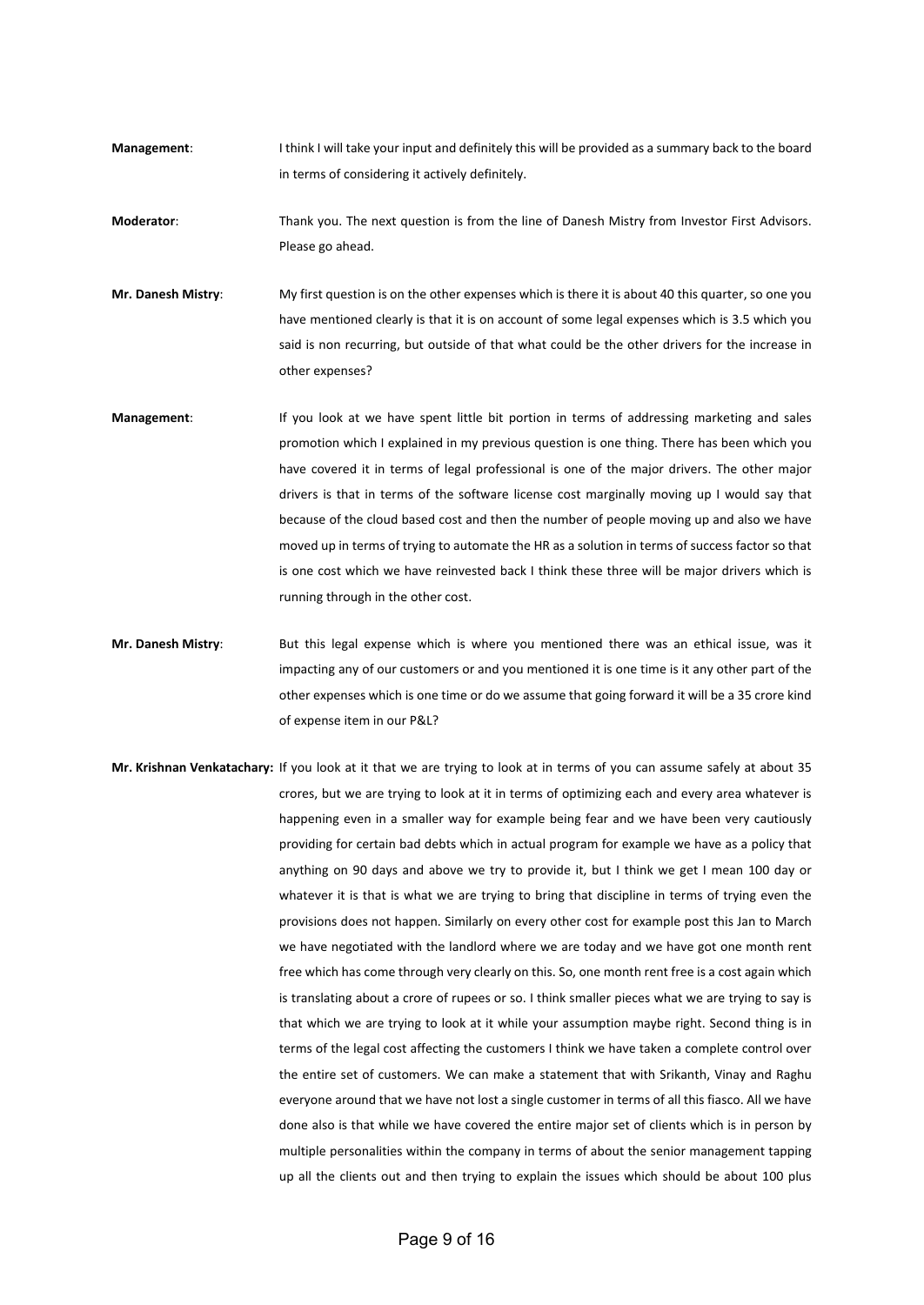clients. We have also sent communication across to all the clients out very clearly detailing and we have got even assurances from the client saying that look we are extremely happy and that is one of the reasons we have got a client satisfaction survey in terms of 3.9 out of 4 and all of them have continued to stay with us and that is what is seen basically that the top 20 clients contributing such revenue and top 70 clients contributing about 70% of the revenue running through. So, we are pretty confident and there is no issues which you can tell you.

**Mr. Danesh Mistry**: This 3.5 crores is paid to the lawyers or paid to the clients for some damages?

**Mr. Krishnan Venkatachary:** These are paid to the lawyers we do not need to pay to any clients or any damage because we are in a business basically the testing of the business in the quality assurance side we do not assume any kind of a damage. One includes the detail audit by the legal team and in terms of discovering the laptop and things like that plus lawyer and other representation fees.

**Danesh Mistry**: And sir just to understand on your contractor cost if I want to see utilization it is also onsite it is about 96%. So, if that is the reason why our contractor cost are going up and if so how are we trying to kind of control it given where our utilization rate is?

**Mr. Krishnan Venkatachary:** This being one of year basically the fear of pandemic killed everyone. The fear of pandemic one as a psychology either it killed in terms of either sulking on your business, personally sulk yourself or try to fight and get back clearly. I think we did a second part in terms of fighting and getting back. We had a two reasons probably people may not agree with it. One is at a pandemic which everybody know about it. Second is that we are the disturbances in the entire sale and delivery team where people try to moving out very clearly. So, with that very clearly we thought that we need to go ahead and accept and we cannot turn down any customers which is all the value addition in terms of airport what we have sent and we do not want to branding that we have lost the client on account of non-executions. So, we thought that the best way out is that even if I can afford a little bit in terms of losing the margins and trying to execute the contract they can stabilize. There are accounts which we have started 6 months back with about 25% gross margins where through contractors and we have hired them with a condition that we will make them as a full time employee and they are becoming a full time employee effective April which means that the margins are bouncing back. We have reworked those margins on a step by step basis by about 200 to 300 basis point to get that back and if you speak we have done that very clearly on a large accounts. So, that is one of the psychology reasons to assure ourselves yes and also to send a signal to the market and also a signal to the retractors that yes we are not going to walk down by any kind of non fulfillment. So, with the challenges in the market in terms of the resourcing, with the challenges in the market in terms of the available pool we had no other options, but to go into the contractor, but if you look at in terms of the current set of mindset of the employees whether it is onsite or offshore most of them are willing to take a job directly as a contractor as against the full time. This is the issue faced by many of the companies which is in IT side because this work from home they get a flexibility completely and they wanted definitely to work as a contractor. Unfortunately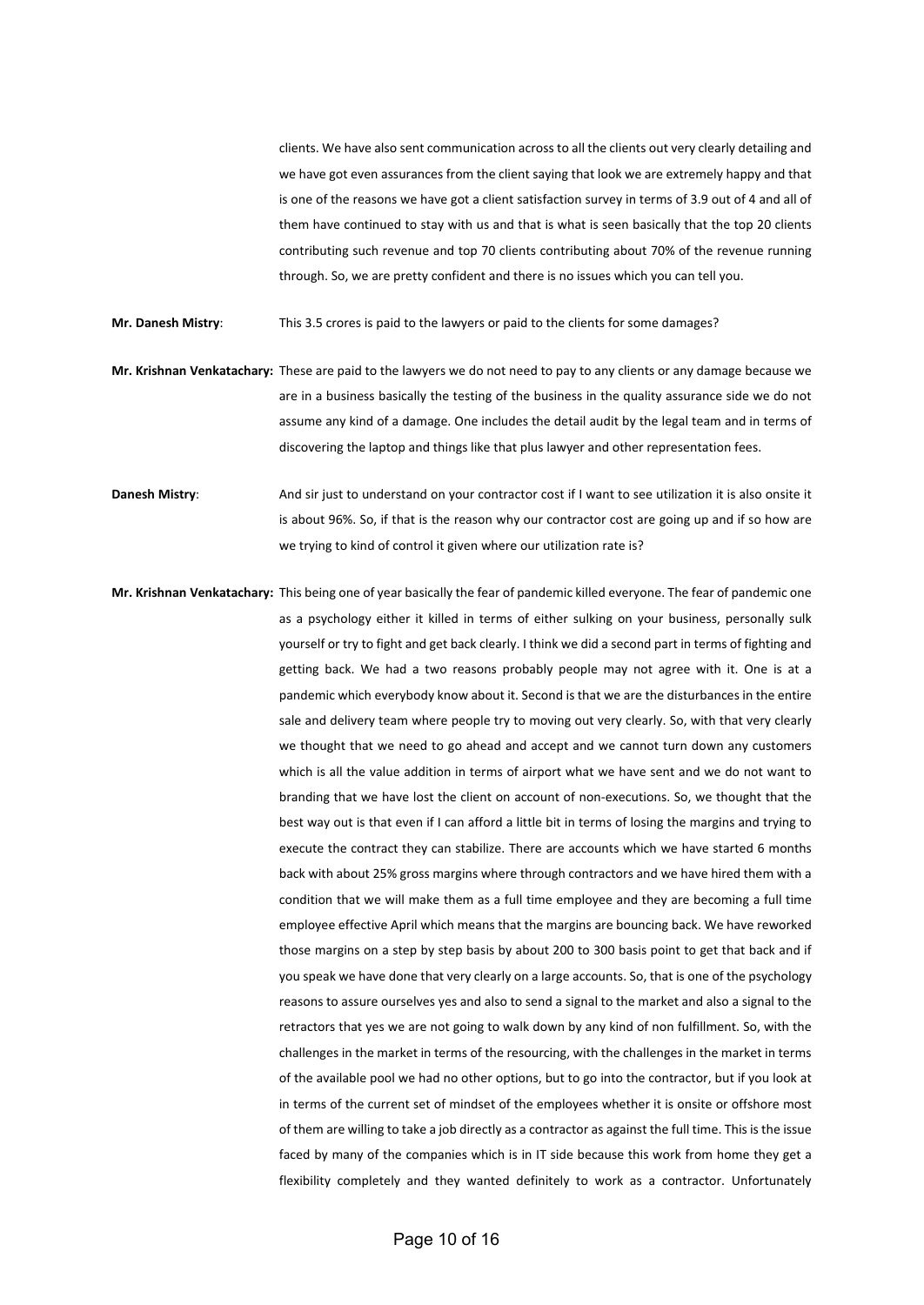fiduciary position like CEO, CFO or CMO, but I think rest of the technical post today enjoy that. So, these are the reasons clearly we are definitely debating why I can tell you that two things that my business get into non linearity mode to that certain major extent which is a long-term strategy this can dependent on the people come down. Two is that as I move into my digital transformation through a consulting rule probably the non-linearity will come in. The third portion is that if I even out my growth not to go for a crazy 40%, 50% growth and try to look at on my size like 25% growth or 30% marginal growth I think I will be able to balance it out in terms of the predictable technology where I am operating out clearly. So, it is a process sir I cannot assure that in one quarter things are going to change it is the process and we are working on the process.

- **Mr. Danesh Mistry**: Sir one small question from me our short-term borrowings have gone up about 15 crores to 47 crores now, so how are we looking at it obviously we are funding some working capital limit and how do we try this in with the acquisition of Aparaa that we are going to make of 4.8 million plus the buyback we are kind of contemplating, how would our balance sheet look like after all these things especially on the cash and debt side sir?
- **Mr. Krishnan Venkatachary:** I have cash equivalence investment and mutual funds all put together as of 31st March approximately about 240 crore plus. I have used my cash credit in USA and UK. UK comes to me at about 1.8%, US comes to me at about 3.2% and India comes to me at about 6.2%. There has been some obligation except for US and UK in India to use that limit in terms of trying to show a month end balance to at least start looking at renewals and whole idea of renewing this 25 crores limit is essentially we thought that if we go for really some expansion you get a cheaper source of credit clearly. While it is so while the fund available is at about close to 240 crores we could have always spent that out and saved from the nominal interest cost which we have been spending. We have been trying to look at it on a daily basis. My average return on the 220 crore or 230 crores is yielding at about close to 6.5% to7% which in the overall market which I am trying to look at it. Net-net I do understand that there are some taxation components, but then we are also eliminating the taxation and trying to do it. So, I do not see that utilization of limit as an issue. So, net-net if you look at it 200 crores on the Aparaa digital I can talk about on cash deal of 4.8 million I think the payout is going to be about close to 3 million which is going to happen in the next 60 days and then rest of the 1.8 million over a period of 24 months based on the financial projections even by them achieving that with the trigger and also the EBITDA which they have committed out very clearly. So, that is going to earn out based on the earnings what they have made out I do not see anything hitting out. What it calls for in terms of the balance sheet I would look out very clearly it is about close to 25 crores even you look at Rs. 80 in two months' time which is too pessimistic, but I think at about Rs. 75 on 3 million we should be spending at about close to 23 crores, 24 crores which is not going to affect me. The second portion is that I have a net asset equivalent to about close to a million-dollar coming out from there and that will still remain in goodwill in terms of what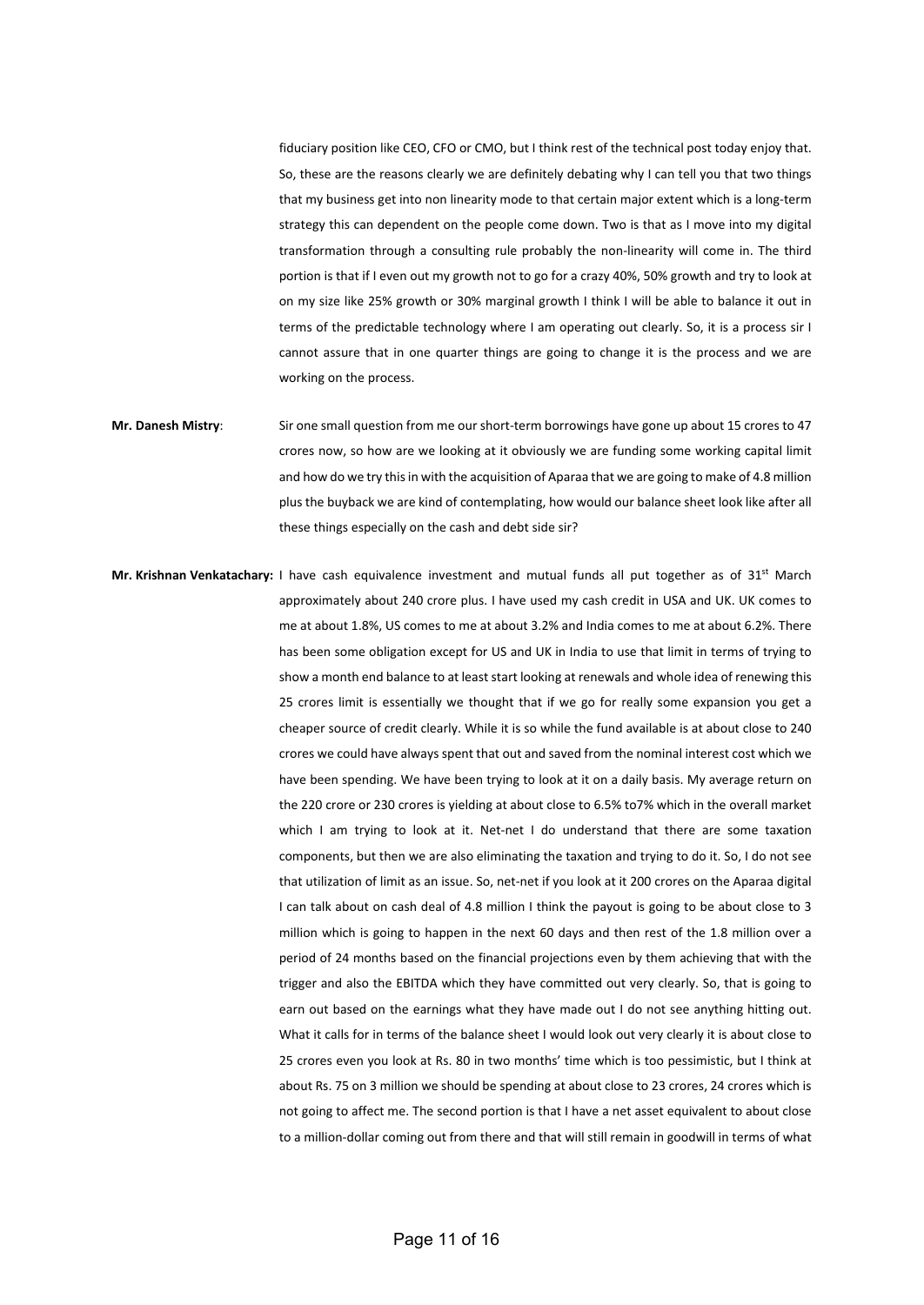we are providing out and the payable will be at about 1.8 million which is 24 month down the line. This is what in terms of the balance sheet.

- **Mr. Danesh Mistry**: Last thing sir we had an SEIS benefit of 9.7 crores which we have reversed is there any more such reversal expected or this was the last and was it this quarter or last quarter because we have mentioned as a 31<sup>st</sup> March very not too clear?
- **Mr. Krishnan Venkatachary:** We are talking on a year-on-year comparison that is one of the reasons we put in this investor note if I had removed that 9.7 crores and if we had removed the legal cost I would have done an EBITDA at about 11.5% for the whole year is what strategic Investment tried to gave. This was done in the last quarter not in this quarter.

**Danesh Mistry:** There is no more provisioning that we need to do on the SEIS part?

- **Mr. Krishnan Venkatachary:** I just wanted to make a statement very clearly the total SEIS received by us is about close to 6 crores. The total SEIS receivable buyers is at about 21 crores. The total 27 crores is under review by the DGFT Central Government in terms of the special panel to look at it as to what is this testing, what needs to be done and we have submitted all our arguments currently looks favorable while which is so basically we also have admitted as a contingent liability on this 27 crore over there saying that what government decides out very clearly because they are well settled case laws and instances which has allowed for the testing company and we do not have any issues. What was reverse for 9 crores was the company based on opinion from legal experts availed for the year 2019-2020 for which notification came back later saying that not allowed. So, we have duty bound to really ahead go and reverse that.
- **Mr. Danesh Mistry**: So, basically there were another 18 crores, but that will not get reversed anytime soon?
- **Mr. Krishnan Venkatachary:: Absolutely.**

**Moderator**: Thank you. The next question is from the line of Keshav Garg from PPIPL. Please go ahead.

- **Mr. Keshav Garg:** Sir wanted to understand why the promoter shareholding has reduced by 3.5% last quarter?
- **Mr. Krishnan Venkatachary:** The promoters had secured erstwhile personally some loans. They have on good trade, pledge of securities shares invariably to settle that with the optimism that these loans will be settled out and the shares will be reverted back. As we say in the market in terms of the pricing and the pledge has been executed by the pledger and while we are there in talks with them saying that basically to agreed installment settlement to really get the shares back, but I think it is a discussion going on, but as a part of corporate governance as it moved out of the DP we need to necessarily file that out and that is how the filing has been made and that is purely the reason and it is not a open market sale in fact it is tax negative in terms of not suffering STT and selling out very clearly which nobody would do. While it is so they have been trying to do in terms of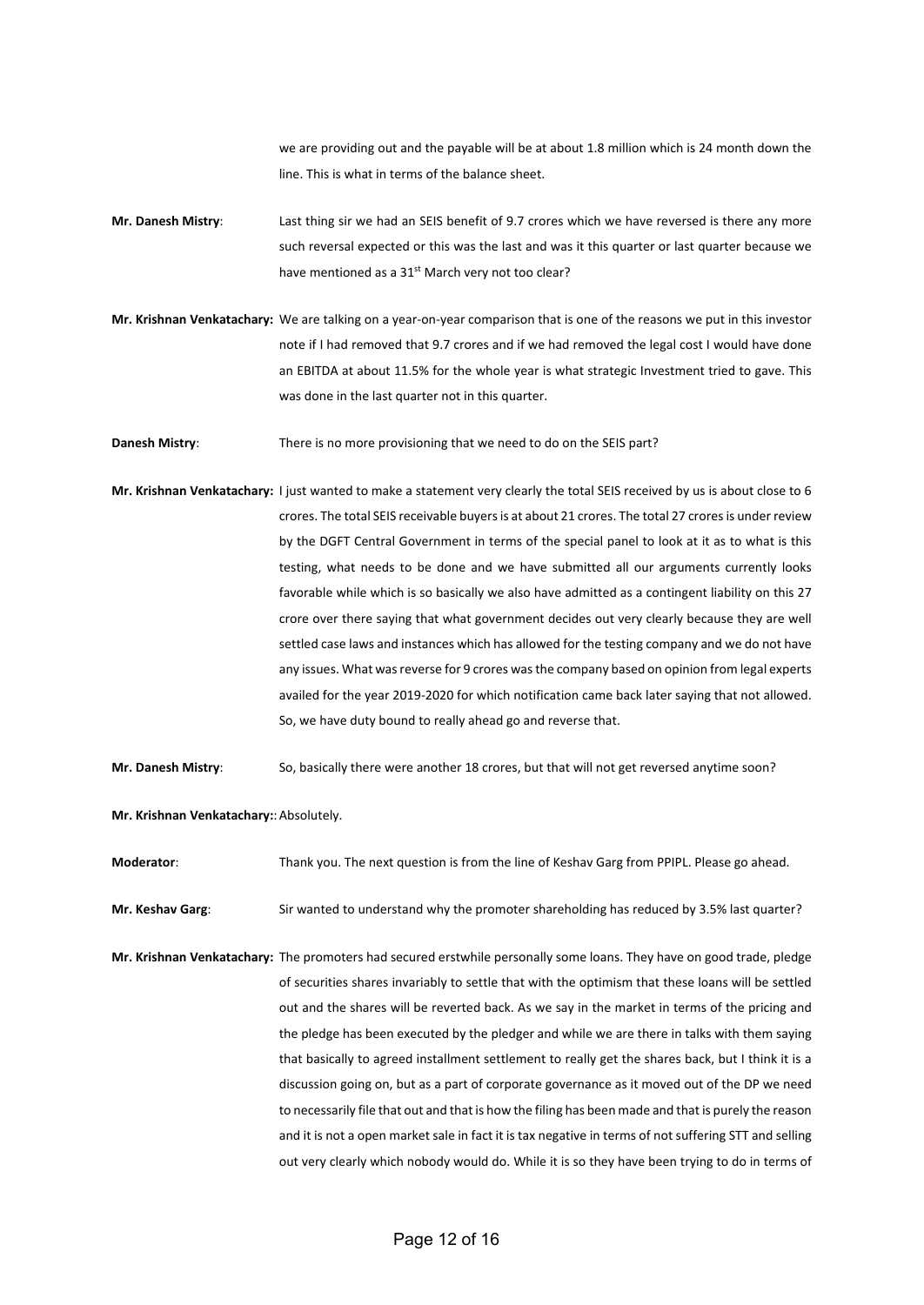see what best can be done to really increase their share by buying out, but this still talks and negotiations are on very clearly.

**Mr. Keshav Garg**: Sir basically what I understood that the sale has not been made it just a technicality I mean it can still be reversed that is very reassuring and sir also you have started paying dividends in past two years the balance sheet is excellent and on top of that you are considering a share buyback so that is very heartening for all the shareholders. So, I just wanted to add what the previous speaker said that the ideal buyback is open market buyback wherein the promoters are not participating so that increases the confidence of the minority shareholders even further and so also in that kind of buyback the company has a great deal of flexibility to acquire share at any price so long as it is below the price determined for price buyback. Actually the cost of acquisition is quite low, but even if you are not doing that and if you are going for a tender offer sir my only request is not to keep too high premium so like our share is around Rs. 420 so then you can consider a buyback at not higher than Rs. 500 so that the company can maximize the number of shares that it can buyback and extinguish. So, the earning per share can increase even higher, but if you will do a share buyback at Rs. 1,000 then hardly a very small number of shares will be able to buy back and extinguish. So, EPS will not increase buyback to large extent so that was very humble request which you can kindly consider and sir lastly just wanted to understand so that have you seen the worst in terms of margins or you think that there is still a possibility of further expenses going up higher than the revenue.

**Mr. Krishnan Venkatachary:** Absolutely we have seen the worst with confidence we can say very clearly that we as a business to survive and as a business to move up and we are already at the influx point of the parabolic inverted parabolic curve and we know for sure that we are going to move up, but I think we will demonstrate and come back and give the numbers and then talk about it very clearly, but coming back to the buyback what you have said gentlemen I think we will take all your feedback and will sell it out, but we wanted to reassure on behalf of the promoters is that they are categorically made clear that they are not going to surrender even a single share in this entire buyback and they are not going to participate in the buyback in terms of trying to surrender the shares. So, it is for 100% sure that promoters do not want to sell in any shares, the intent is very clear to see that how best can be enhanced in terms of acquiring more shares. So, but in terms of the other suggestions given by in terms of the methodology these are valid input sir absolutely we will summarize and put it across the board.

**Moderator**: Thank you. The next question is from the line of Surabhi Saraogi from SMIFS Capital Markets. Please go ahead.

**Ms. Surabhi Saraogi**: Sir just one question can you throw some light on your acquisition of Aparaa digital what are your expectations from this acquisition?

**Mr. Srikanth Chakkilam:** Like I mentioned earlier the intent of the acquisition is we as a company are wanting to go beyond quality engineering and become a digital assurance and engineering service company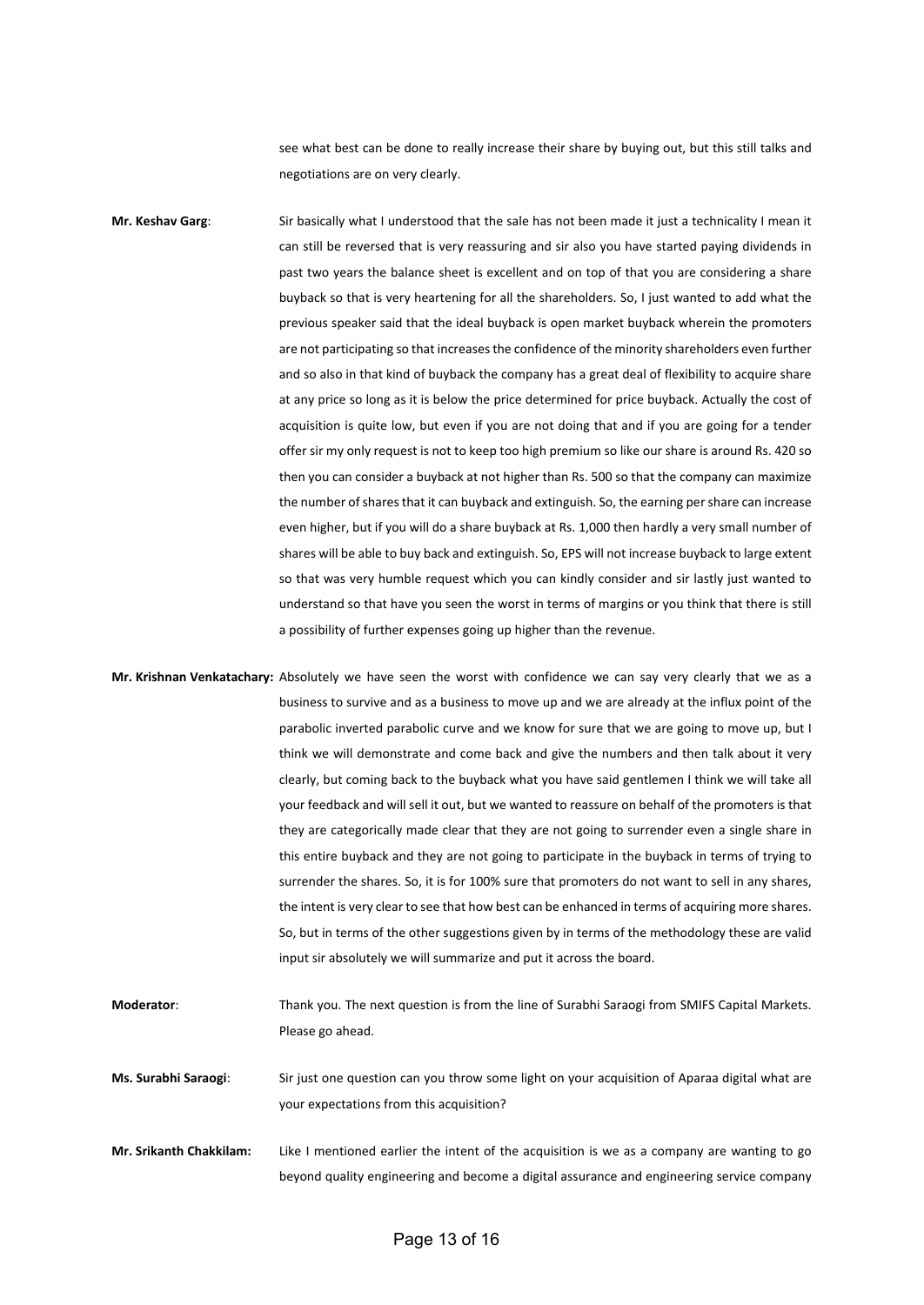digital engineering service company in line with that thinking we have acquired with Round Square which has services beyond quality engineering capabilities in the areas of data analytics, AI and ML. So, we intend to leverage these capabilities, take them to our existing clientele, use our relationship and deepen the relationship with our clients and expand the wallet share. So, that is really the intent of the acquisition. We have been investing into digital engineering services for the past 18 months. Cigniti by itself has more than 100 resources in the space and we have been servicing offering such as cloud migration, RPA and so on and to add to those services now we will have additional capabilities in the area of data engineering analytics and to add to that a Round Square also has a platform on active learning AI based platform called Zastra which is a data and attrition platform at this point in time that can be used for several used cases beyond what it is completely doing with our existing clientele such as medical devices, insurance and so on.

**Mr. Sairamprabhu Vedam:** Just to add to what Srikanth said the platform also has the capability to what we call the model validation every enterprise operationalize its AI implementation even as a digital assurance company that gives us a very unique edge, productionalizing AI model require ML validation and this platform has the capabilities to do that. So, in that sense it also compliments our assurance capabilities apart from laying a very firm footage in terms of up selling out ability to do a data first digital transformation which is a very selective and specialized thing that we are forging ahead so that is the intent with which as Srikanth and Krishnan outline the board approve this acquisition.

**Moderator**: Thank you. The next question is from the line of Keshav Garg from PPIPL. Please go ahead.

**Mr. Keshav Garg**: Sir since 85% of our revenues are coming from America and you would know that recently the bond yield curve inverted in the US market so which basically is a predictor of recession and usually after 12 to 18 months of yields inverting the recession section so that case sir what kind of demand outlook is there and sir you think we can get hit from possible recession in America?

**Mr. Vinay Rawat**: As we mentioned that business transformation started during the pandemic that is something which is continuing most customers with whom we have talked to they are definitely approaching the market very cautiously as you rightly mentioned. So, therefore from a overall spending perspective there is definitely a downward curve. However, their strength on the business transformation particularly in the digital engineering area is something continuing. We will continue to extent in these areas the other thing which is actually very favorable to us is that as long as they continue on the digital transformation journey there is an assurance partner required someone who is going to make sure that the goals and objective which they started this entire journey is met both from functions and features perspective, but also reliability performance and security perspective. So, yes if you check all the service company actually are giving a very cautiously optimistic outlook, but as of now based on what I have seen with our customer base we are not seeing a demand going down to the place where it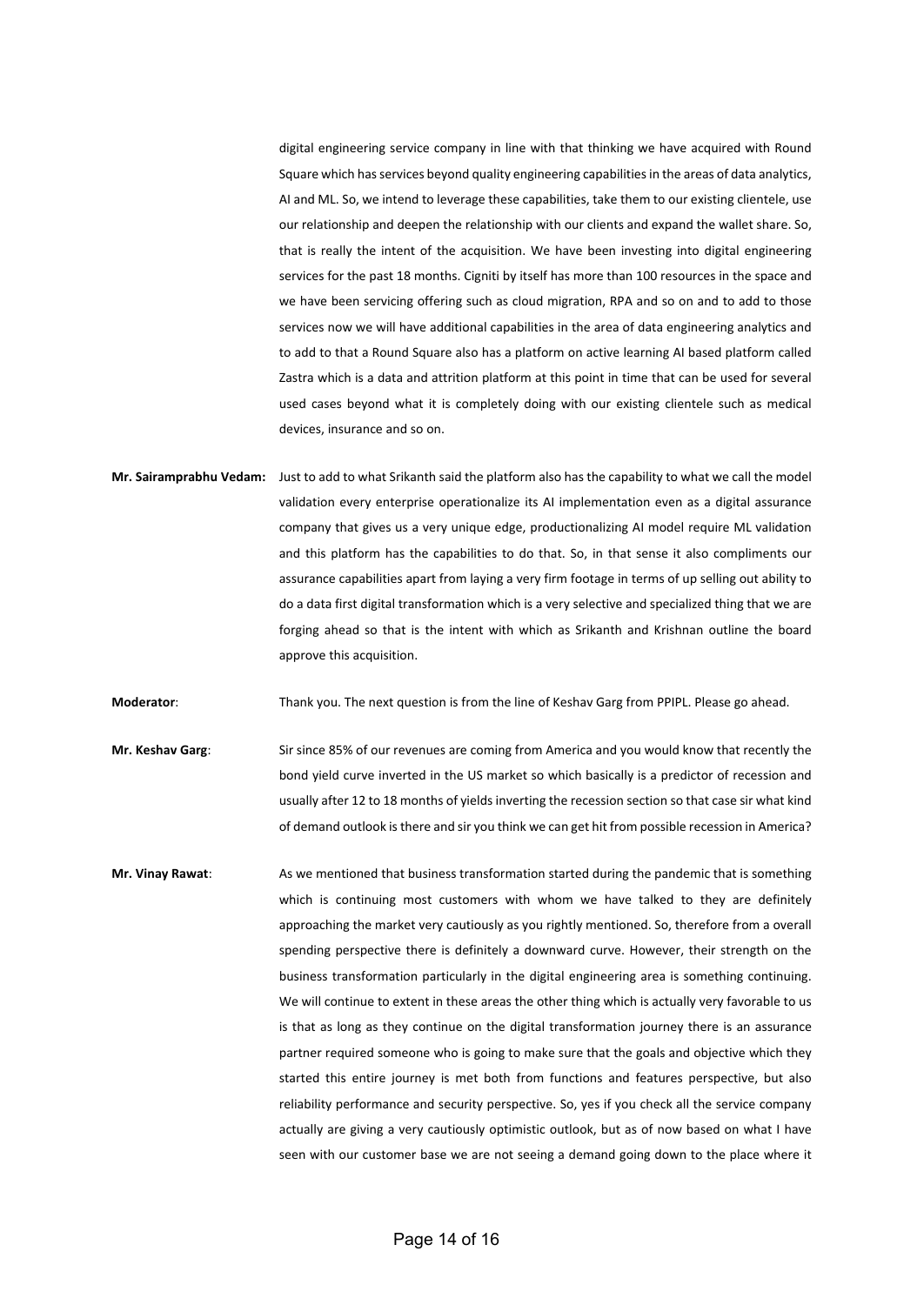will start concerning us. I think there is a still a fairly large market and demand which can give us our desired growth objectives.

**Mr. Keshav Garg:** Sir whom would you consider our closest peer in the Indian market I mean which company?

**Mr. Vinay Rawat**: Well from a overall competitiveness perspective every large company actually competes with us however our positioning of providing quality engineering services and combined with digital engineering capabilities is something which is very unique. So, the size and competency and the debt of competency if you look at which is what is very attractive to the customers I mentioned right in beginning most customers actually are looking at rupee solution providers based on these solutions actually who understand a particular function or a service fairly well and from that perspective I think we are really positioned well, but it is very competitive if you take any large Tier 1 or Tier 2 companies they do have this portfolio of service however there is part of their larger portfolio which not necessarily is attracted to many of the customers.

**Mr. Keshav Garg**: So, basically why I was trying to understand what I was trying to understand is that if you look at our operating margins and even if you consider 11.5% operating margins excluding all the one off items plus still that is half of the industry average which is around over 20% so then what the reason if we are I mean similar to the other companies our business if it is similar than why are our margins so low?

**Mr. Krishnan Venkatachary:** I think while what Vinay said in terms of the business why pretty much all the Indian companies are all comparable companies when you look at it, but I think their margins will be on the higher side basically because they come with a combination of one in terms of the size which gives them a leverage. Two, they also have a predominantly they are SI players incidentally coupled with the testing and digital. While we look at it in terms of 168 million I think predominantly we are in **(Inaudible) 56.54** at very clearly. So, on a apple-to-apple comparison probably is that an independent testing services company could be just for the metric sake in terms of what the business does or if we have to take the division within any of the bigger size companies it could be Accenture, Wipro, Infosys whatever it is. We have to look at only the testing as a division clearly and compare their numbers in terms of their right comparison clearly, but otherwise if you look at it may not be the right method to compare the 11.5% and we are admitting very clearly that hovering margins were around 15% to 16% and we are trying to improve resources about 18% as it moves up over a period of time is what is a visual thinking the optimism is that, but I think that is the comparable thing. So, if I have to look at industry as an average, when the industry operates 20 to 22 probably the testing companies will operate anywhere between 17 to 19 or so which could be depending on the size. So, we are as a company transforming very clearly. One we are trying to transform into business from a pure time and material who plays nominal testing we have evolved from a quality assurance or quality engineering company. From quality engineering we are trying to convert into a digital assurance in digital insurance we are trying to get into a digital transformation company as an added line of business as it continued as things probably will to that, that is a five year roadmap which we